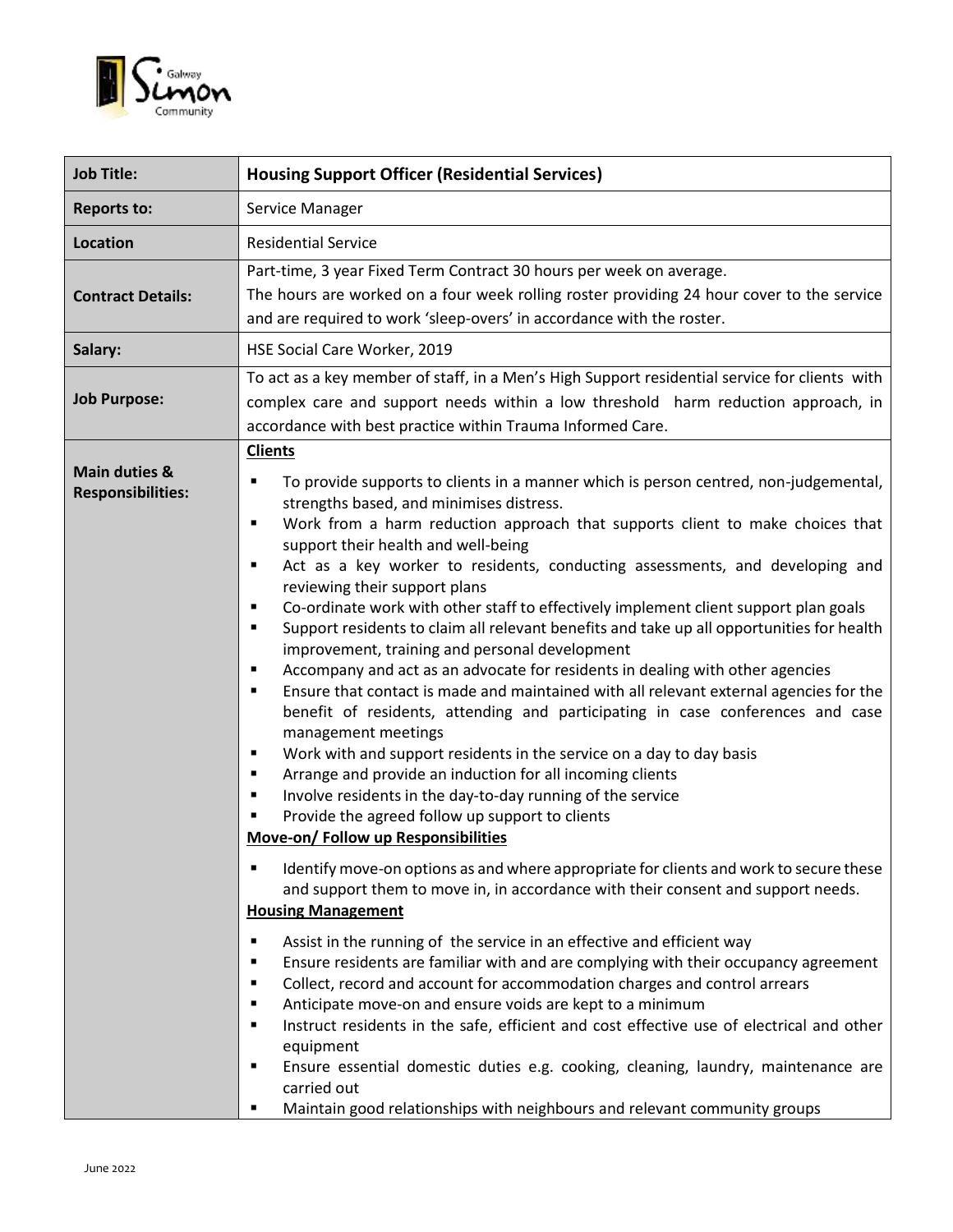|                              | Ensure the properties and gardens are properly maintained and in a good decorative<br>state internally and externally<br><b>Administration</b>                                                                                                                                                                                                                                                                                                                                                                                                       |
|------------------------------|------------------------------------------------------------------------------------------------------------------------------------------------------------------------------------------------------------------------------------------------------------------------------------------------------------------------------------------------------------------------------------------------------------------------------------------------------------------------------------------------------------------------------------------------------|
|                              |                                                                                                                                                                                                                                                                                                                                                                                                                                                                                                                                                      |
|                              | Maintain all recording systems as directed<br>٠<br>Adhere to all policies and procedures relating to financial control in the projects<br>п<br>Ensure that all communication and administrative policies and procedures are followed<br>٠<br>Prepare reports as required<br><b>Training</b>                                                                                                                                                                                                                                                          |
|                              | Attend and participate in training courses as required<br>٠<br>Identify areas of future training need<br><b>Health and Safety</b>                                                                                                                                                                                                                                                                                                                                                                                                                    |
|                              | To act as appointed First Aid person as required<br>٠<br>To ensure a safe, healthy and secure environment for all employees, residents and<br>٠<br>visitors within projects and all other Galway Simon Community property<br>To carry out all duties with reasonable care<br>٠<br>To ensure that designated fire procedure are carried out<br>٠<br>General                                                                                                                                                                                           |
|                              | To work on a roster which will include sleepover and weekend shifts as required<br>٠<br>To represent Galway Simon Community at meetings, conferences, seminars and other<br>п<br>events                                                                                                                                                                                                                                                                                                                                                              |
|                              | To project a positive image of the Simon Community at all times<br>٠<br>To maintain confidentiality on all matters relating to staff, volunteers, residents, ex-<br>٠<br>residents and general Simon Community Business<br>To be aware of and adhere to all Simon Community Policies and Procedures currently<br>٠<br>in operation<br>To attend house, staff and other meetings as appropriate<br>٠<br>To provide training and support to volunteers<br>п<br>All other duties as may be from time to time requested by management and which are<br>٠ |
|                              | consistent with your job and responsibilities<br><b>Support to Residents</b>                                                                                                                                                                                                                                                                                                                                                                                                                                                                         |
|                              | To inform clients of organisational policies and developments<br>To ensure that clients are informed about and facilitated to attend all consultative and<br>$\blacksquare$<br>participatory fora with their consent<br>To keep up to date personal records of all clients<br>٠<br>To encourage clients to participate in local community groups and initiatives with their<br>٠<br>consent                                                                                                                                                          |
|                              | To ensure that a culturally sensitive approach to care is maintained<br>٠<br>To liaise with family and relevant agencies when appropriate<br>٠                                                                                                                                                                                                                                                                                                                                                                                                       |
|                              | This Job Description is intended to indicate the broad range of responsibilities and<br>requirements of the position. It is neither exhaustive nor exclusive but while some variation<br>can be expected in particular duties, as the position evolves, the outline is considered to<br>provide a reasonable general description of the position.                                                                                                                                                                                                    |
|                              | <b>Essential</b>                                                                                                                                                                                                                                                                                                                                                                                                                                                                                                                                     |
| <b>Person specification:</b> | <b>Education</b>                                                                                                                                                                                                                                                                                                                                                                                                                                                                                                                                     |
|                              | A Social Care degree or equivalent                                                                                                                                                                                                                                                                                                                                                                                                                                                                                                                   |
|                              | Experience, Attributes, Skills, Abilities and Knowledge                                                                                                                                                                                                                                                                                                                                                                                                                                                                                              |